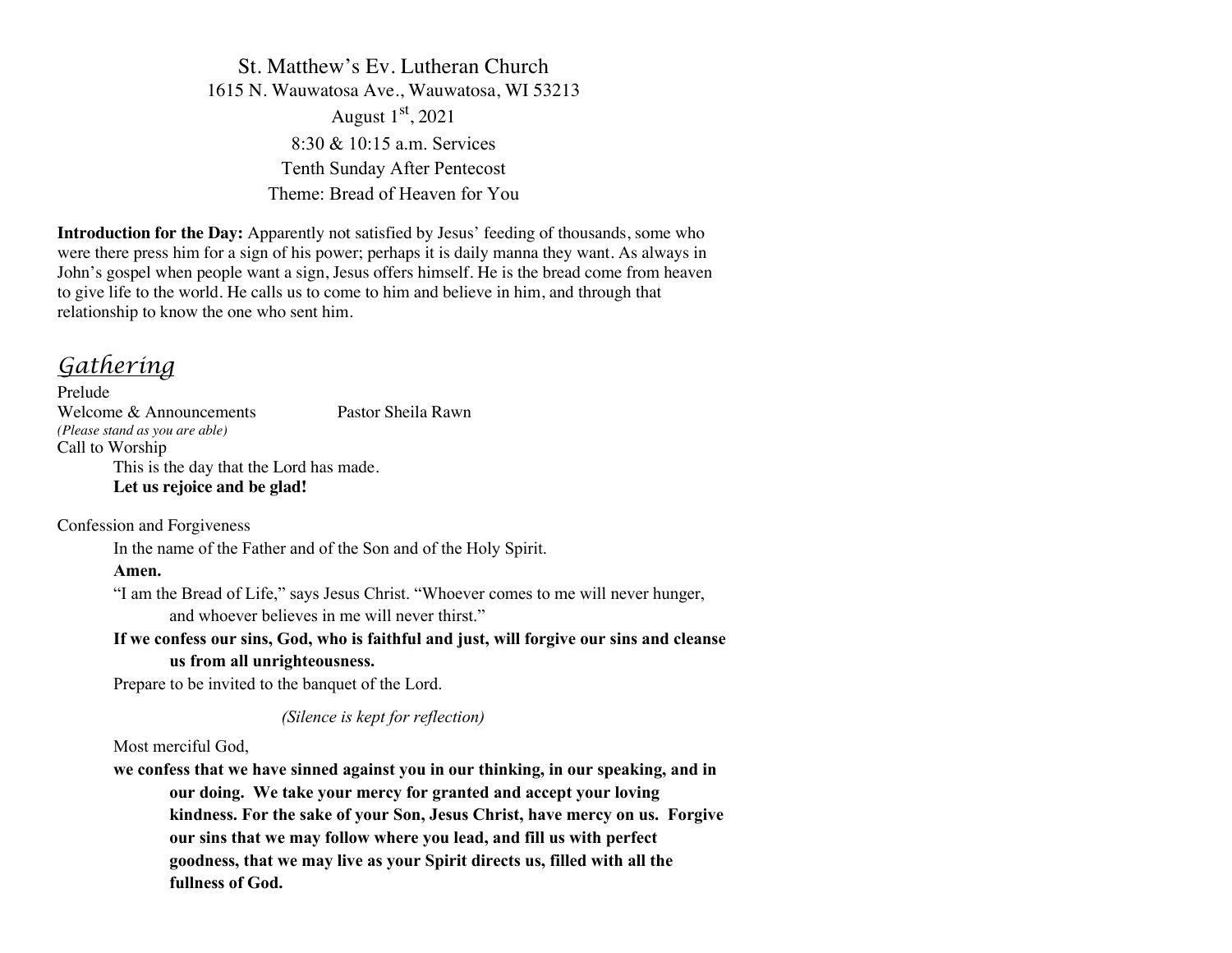Beloved people of God: in Jesus, the manna from heaven, you are fed and nourished.

Through Jesus,  $\pm$  the bread of life, you are shown God's mercy: you are forgiven and loved into abundant life. Whoever comes to him will never hunger; whoever believes in him will never thirst.

### **Amen.**

# Gathering Song **#542 O Living Bread from Heaven** [Stanzas 1-2]

- *1. O living Bread from heaven, how well you feed your guest! The gifts that you have given have filled my heart with rest. O wondrous food of blessing! O cup that heals our woes! My heart, this gift possessing, in thankful song o'er flows.*
- *2. My Lord, you have led me within your holiest place, and here yourself have fed me with treasures of your grace; for you have freely given what earth could never buy, the bread of life from heaven, that now I shall not die.*

Text: Johann Rist, 1607-1667; tr. Catherine Winkworth, 1827-1878, alt. Music: Samuel S. Wesley, 1810-1876. Tune: Aurelia.

# Litany for *"Bread of Heaven"* Sunday

Christ, the Bread of Life, feed your people with the nourishment they need.

# **Fill us with your goodness and grace.**

Bless the work that takes place in food pantries and homeless shelters, where the poor and needy are given what they need.

# **May these places offer help and hope.**

Bless the work of farmers who plant the seeds and harvest the crops for the people of this land.

# **May the crops be healthy and the harvest plentiful.**

Bless our celebrations of Holy Communion and the sharing of your Word.

# **May your Body and Blood satisfy our souls and may your Good News gratify our minds.**

# Apostolic Greeting

The grace of our Lord Jesus Christ, the love of God and the communion of the Holy Spirit be with you all.

# **And also with you.**

# Prayer of the Day

Let us pray. O God, eternal goodness, immeasurable love, you place your gifts before us; we eat and are satisfied. Fill us and this world in all its need with the life that comes only from you, through Jesus Christ, our Savior and Lord.

### **Amen.**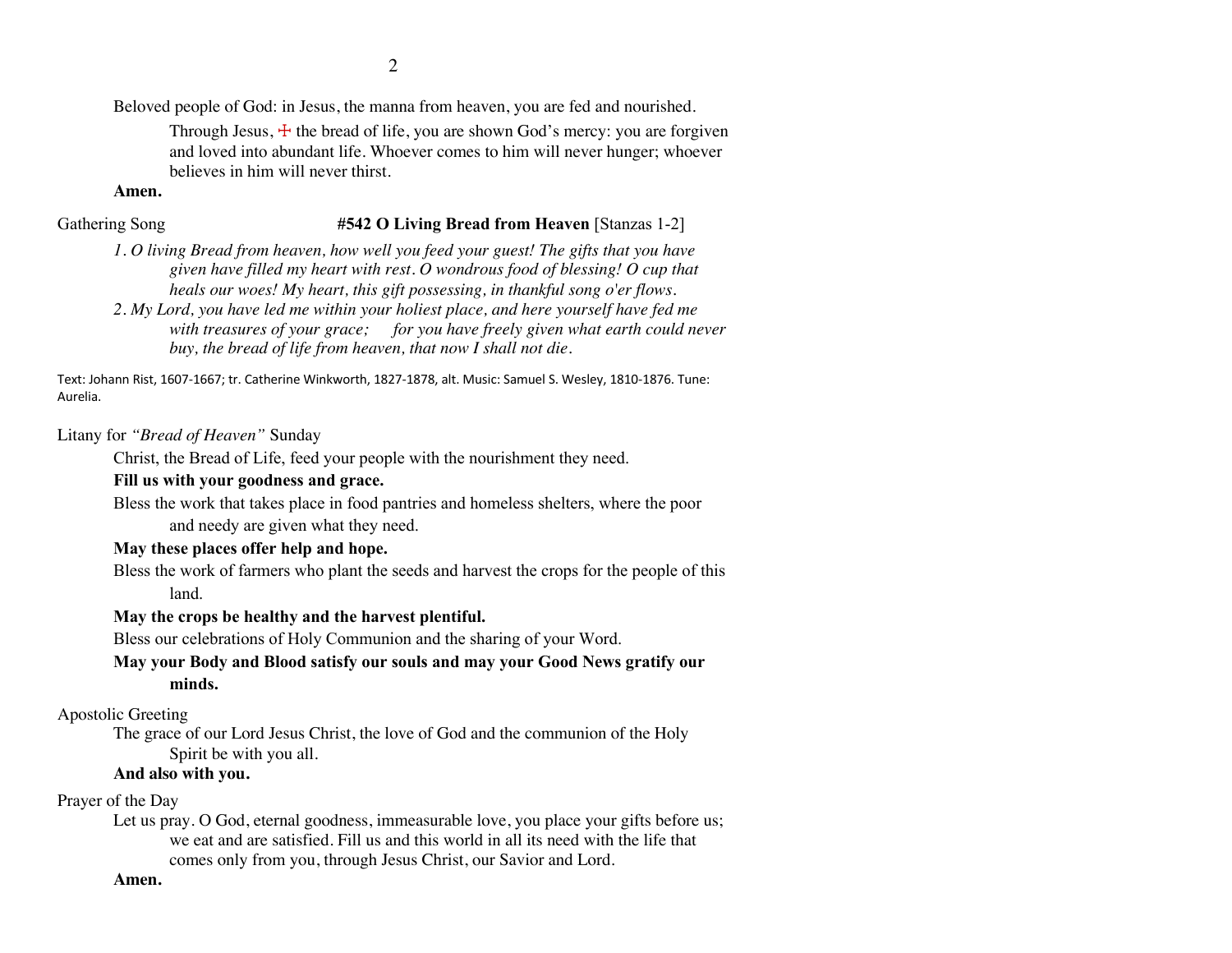3

*Word*

*(Please be seated)*

#### First Reading Ephesians 4:1-16

*Christians share fundamental unity and diversity. Our unity consists in the one body, one Spirit, one Lord, one faith, one baptism, and one God. Our diversity is expressed in various forms of ministry whose goal is equipping the saints and building up Christ's one body.*

A reading from Ephesians, Chapter 4.

- I therefore, the prisoner in the Lord, beg you to lead a life worthy of the calling to which you have been called, with all humility and gentleness, with patience, bearing with one another in love, making every effort to maintain the unity of the Spirit in the bond of peace. There is one body and one Spirit, just as you were called to the one hope of your calling, one Lord, one faith, one baptism, one God and Father of all, who is above all and through all and in all.
- But each of us was given grace according to the measure of Christ's gift. Therefore it is said, "When he ascended on high he made captivity itself a captive; he gave gifts to his people."
- (When it says, "He ascended," what does it mean but that he had also descended into the lower parts of the earth? He who descended is the same one who ascended far above all the heavens, so that he might fill all things.) The gifts he gave were that some would be apostles, some prophets, some evangelists, some pastors and teachers, to equip the saints for the work of ministry, for building up the body of Christ, until all of us come to the unity of the faith and of the knowledge of the Son of God, to maturity, to the measure of the full stature of Christ.
- We must no longer be children, tossed to and fro and blown about by every wind of doctrine, by people's trickery, by their craftiness in deceitful scheming. But speaking the truth in love, we must grow up in every way into him who is the head, into Christ, from whom the whole body, joined and knit together by every ligament with which it is equipped, as each part is working properly, promotes the body's growth in building itself up in love.

Word of God, word of life. **Thanks be to God.**

Psalm 78:23-29

*God rained down manna from heaven; so mortals ate the bread of angels. (Ps. 78:24, 25)*

Let us read responsively from Psalm 78.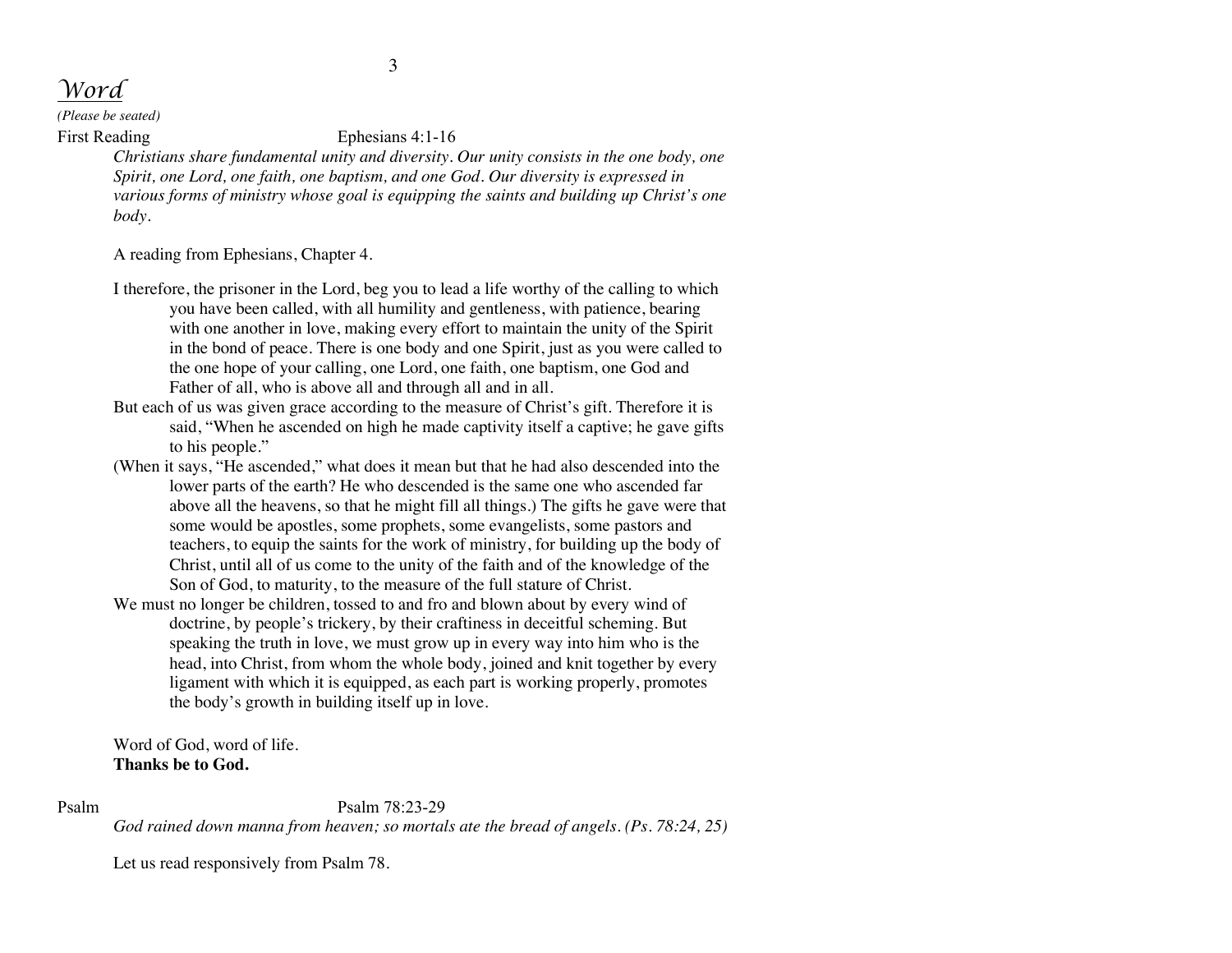So God commanded the clouds above and opened the doors of heaven, **raining down manna upon them to eat and giving them grain from heaven.** So mortals ate the bread of angels; God provided for them food enough.

# **The LORD caused the east wind to blow in the heavens and powerfully led out the south wind,**

raining down flesh upon them like dust and flying birds like the sand of the seas, **letting them fall in the midst of the camp and round about the dwellings.**  So the people ate and were well filled, for God gave them what they craved.

Word of God, word of life. **Thanks be to God.**

Second Reading John 6:24-35

*Many of the five thousand people Jesus fed in the wilderness continued to follow him throughout the countryside. Jesus challenges them to consider the real nature of their quest.*

- When the crowd saw that neither Jesus nor his disciples were [beside the sea.] they themselves got into the boats and went to Capernaum looking for Jesus.
- When they found him on the other side of the sea, they said to him, "Rabbi, when did you come here?" Jesus answered them, "Very truly, I tell you, you are looking for me, not because you saw signs, but because you ate your fill of the loaves. Do not work for the food that perishes, but for the food that endures for eternal life, which the Son of Man will give you. For it is on him that God the Father has set his seal."
- Then they said to him, "What must we do to perform the works of God?" Jesus answered them, "This is the work of God, that you believe in him whom he has sent." So they said to him, "What sign are you going to give us then, so that we may see it and believe you? What work are you performing? Our ancestors ate the manna in the wilderness; as it is written, 'He gave them bread from heaven to eat.' "
- Then Jesus said to them, "Very truly, I tell you, it was not Moses who gave you the bread from heaven, but it is my Father who gives you the true bread from heaven. For the bread of God is that which comes down from heaven and gives life to the world." They said to him, "Sir, give us this bread always."
- Jesus said to them, "I am the bread of life. Whoever comes to me will never be hungry, and whoever believes in me will never be thirsty."

Word of God, word of life. **Thanks be to God.**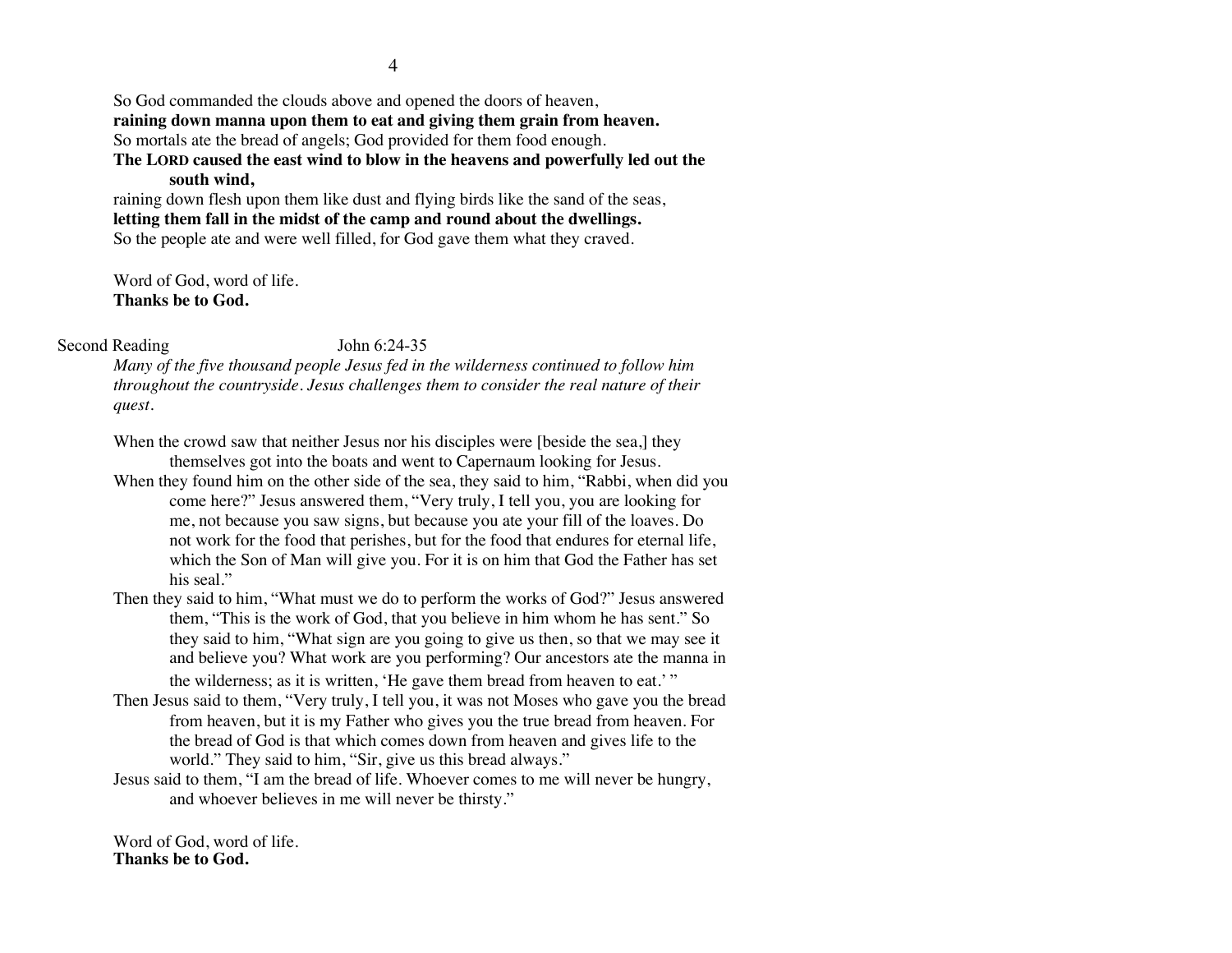*(Please stand as you are able)*





Music: Jakob Hintze, 1622-1702, Adapt.

### Sermon Text Exodus 16:2-4, 9-15

*A food crisis becomes a faith crisis for the Israelites in the wilderness. The hungry people forget God's saving work in the exodus, and they wish for the food they had in Egypt. Nevertheless, God miraculously meets their needs, with manna for bread and quail for meat.*

A reading from Exodus, Chapter 16.

The whole congregation of the Israelites complained against Moses and Aaron in the wilderness. The Israelites said to them, "If only we had died by the hand of the LORD in the land of Egypt, when we sat by the fleshpots and ate our fill of bread; for you have brought us out into this wilderness to kill this whole assembly with hunger."

Then the LORD said to Moses, "I am going to rain bread from heaven for you, and each day the people shall go out and gather enough for that day. In that way I will test them, whether they will follow my instruction or not."

5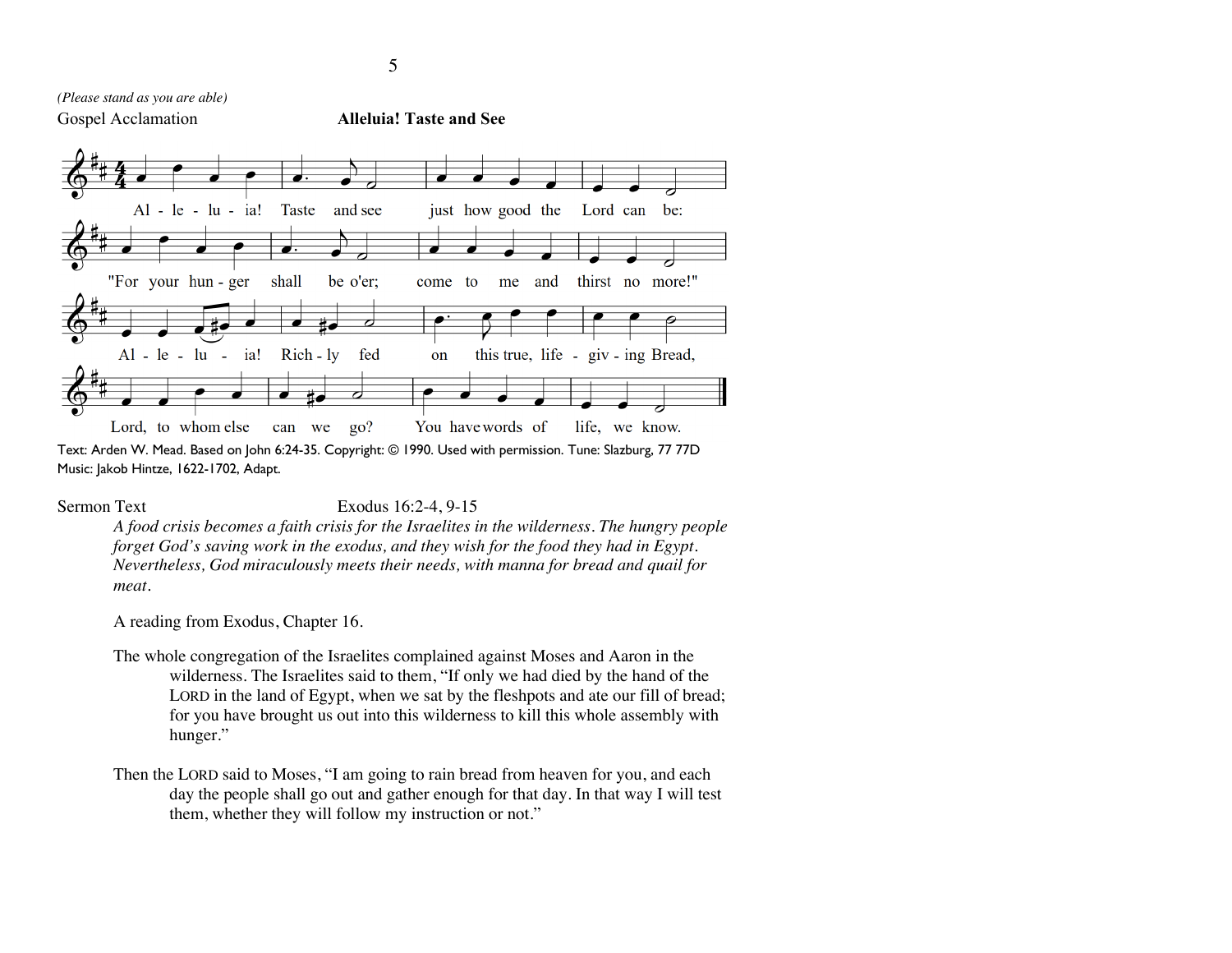- Then Moses said to Aaron, "Say to the whole congregation of the Israelites, 'Draw near to the LORD, for he has heard your complaining.' " And as Aaron spoke to the whole congregation of the Israelites, they looked toward the wilderness, and the glory of the LORD appeared in the cloud. The LORD spoke to Moses and said, "I have heard the complaining of the Israelites; say to them, 'At twilight you shall eat meat, and in the morning you shall have your fill of bread; then you shall know that I am the LORD your God.' "
- In the evening quails came up and covered the camp; and in the morning there was a layer of dew around the camp. When the layer of dew lifted, there on the surface of the wilderness was a fine flaky substance, as fine as frost on the ground. When the Israelites saw it, they said to one another, "What is it?" For they did not know what it was. Moses said to them, "It is the bread that the LORD has given you to eat."

Word of God, word of life. **Thanks be to God.**

*(Please be seated)*

Sermon Pastor Sheila Rawn

*(Please stand as you are able)*

Hymn of the Day **#461 All Who Hunger, Gather Gladly** [Stanzas 1 & 3] *Prayer Cards will be collected during the hymn of the day.*

- *1. All who hunger gather gladly; holy manna is our bread. Come from wilderness and wand'ring. Here in truth we will be fed. You that yearn for days of fullness, all around us is our food. Taste and see the grace eternal. Taste and see that God is good.*
- *3. All who hunger, sing together, Jesus Christ is living bread. Come from loneliness and longing. Here in peace we have been fed. Blest are those who from this table live their days in gratitude. Taste and see the grace eternal. Taste and see that God is good.*

Text: Sylvia G. Dunstan, 1955-1993. Text © 1991 GIA Publications, Inc., Chicago, IL. Podcast/Streamed/Reprinted with permission under One License A-703603. All rights reserved. Music: W. Moore, Columbian Harmony, 1825. W. Walker, Southern Harmony, 1835. Tune: Holy Manna, 87 87 D.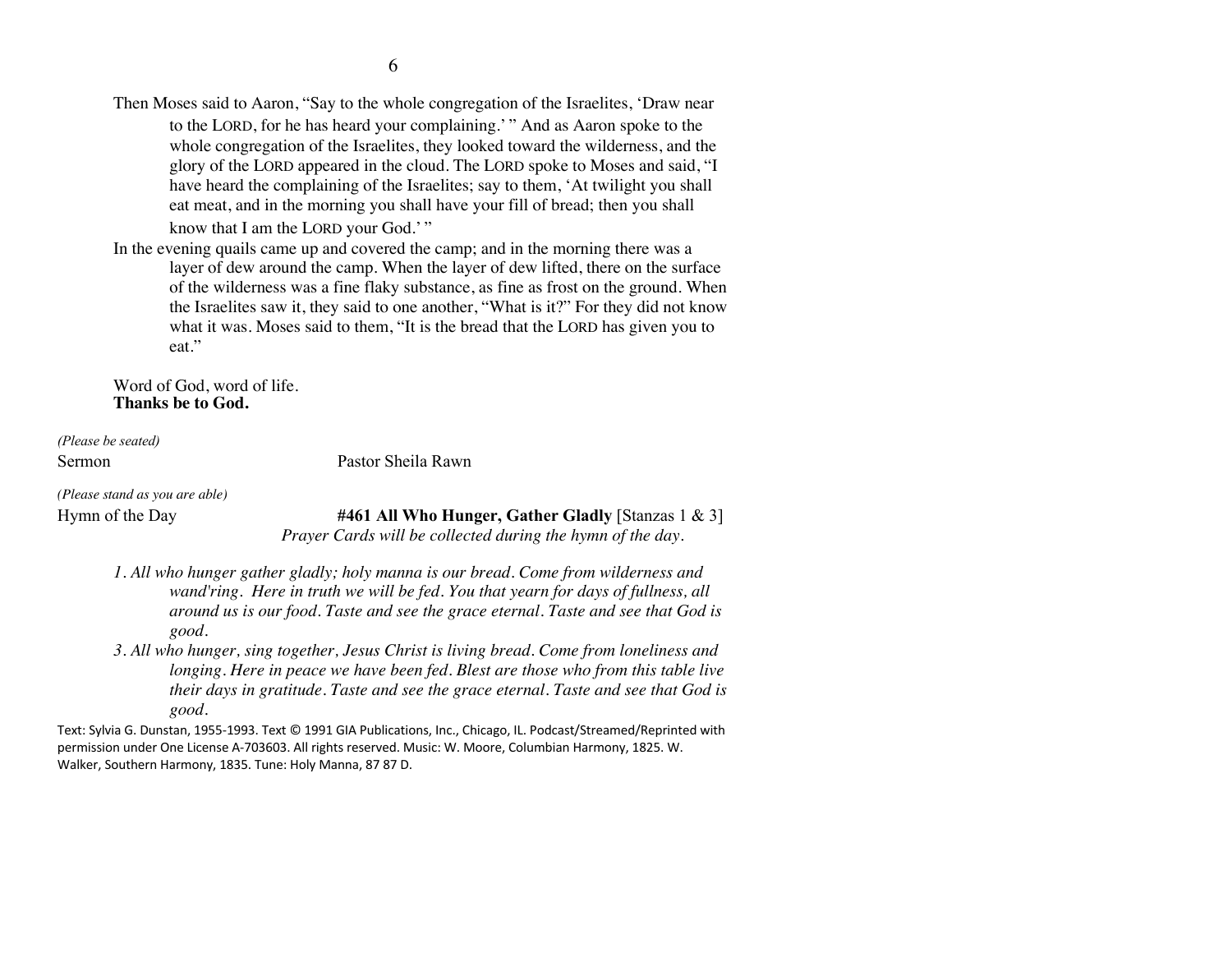Profession of Faith The Apostles' Creed

**I believe in God, the Father almighty, creator of heaven and earth.**

**I believe in Jesus Christ, God's only Son, our Lord,**

**who was conceived by the Holy Spirit, born of the virgin Mary, suffered under Pontius Pilate, was crucified, died, and was buried; he descended to the dead.**

**On the third day he rose again; he ascended into heaven, he is seated at the right hand of the Father, and he will come to judge the living and the dead.**

**I believe in the Holy Spirit, the holy catholic church, the communion of saints, the forgiveness of sins, the resurrection of the body, and the life everlasting.**

Prayers of Intercession

Filled with the Holy Spirit, we join with the church in every place, praying for the world and the church, and all people in need.

... Lord, in your mercy, **hear our prayer.**

By the sure guidance of your Holy Spirit, O God, we lift up our prayers in trust and thanksgiving, through Jesus Christ our Lord.

### **Amen.**

Sharing the Peace of Christ The peace of the Lord be with you all. **And also with you.**

# *Meal*

*(Please be seated)*

Musical Offering *Reflection on "Candler"* by Larry Shackley

*(Please stand as you are able)*

### Offertory Response **#884 Praise God, from Whom All Blessings Flow**

*Praise God, from whom all blessings flow; praise him, all creatures here below; praise him above, ye heav'nly host; praise Father, Son, and Holy Ghost. Amen.*

Text: Thomas Ken, 1637-1711. Music: Louis Bourgeois, 1510-1561. Tune: Old Hundredth, LM.